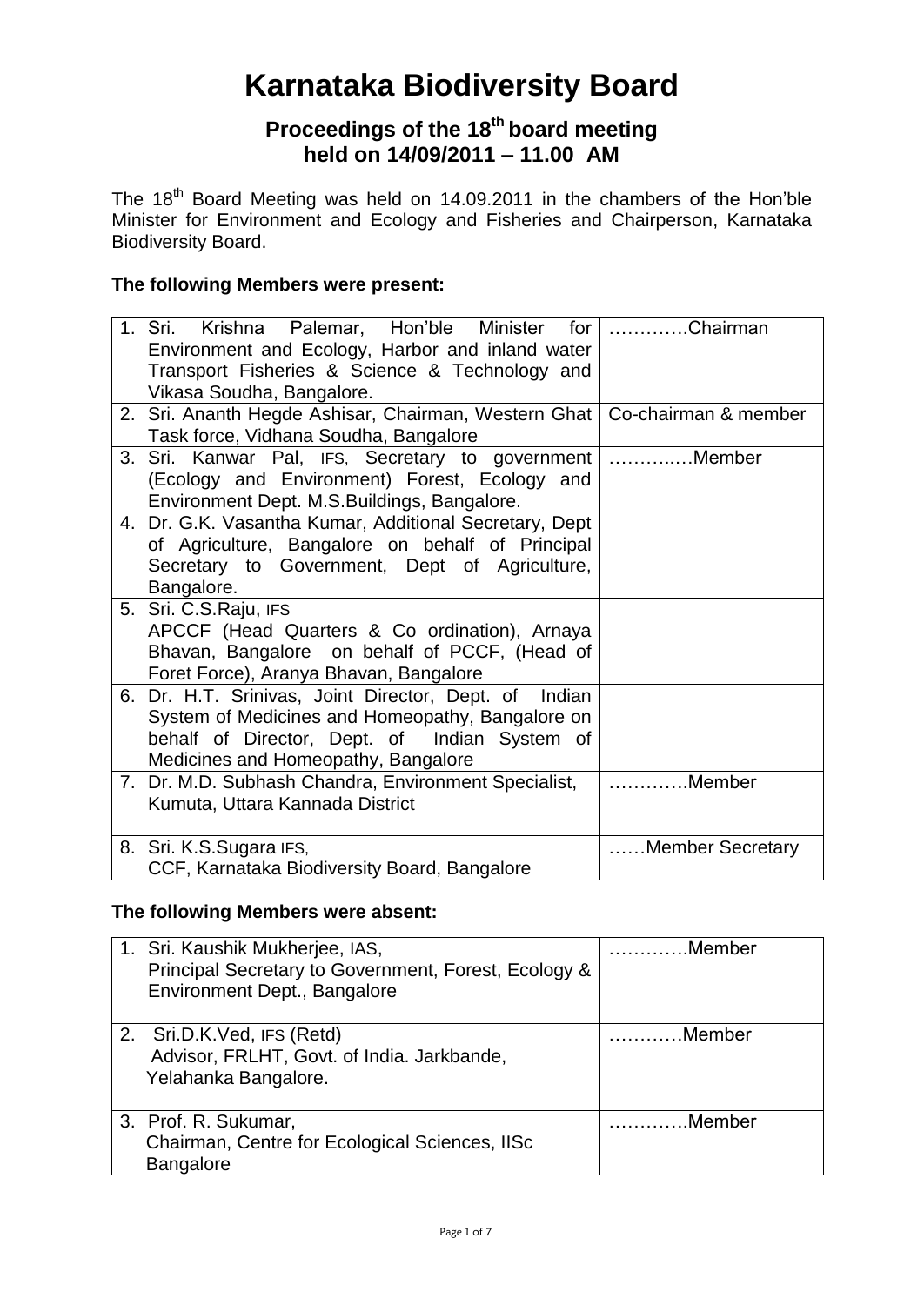# **1. Reading and recording of 17 th Board Meeting held on 05.05.2011**

Since there were no comments from the members, the proceedings of the  $17<sup>th</sup>$  board meeting were adopted

## **2. Action taken on 17 th Board Meeting proceeding held on 05.05.2011:**

## **8/11 – Providing suitable staff to Karnataka Biodiversity Board**

The Board noted the action taken on recruitment of Research Associates for Botany & Zoology. The decision regarding appointing District Coordinators is deferred since Principal Secretary has to take the decision in the matter.

## **10/1 – Establishment of Dry Zone Biodiversity Conservation site networks.**

The representative of Principal Chief Conservator of Forests (Head of Forest Force) informed the board that the matter has been referred to the concerned field officers and information on raising RET species by Forest department will be furnished to the board shortly.

## **12/22 – Protection of Mangroves.**

The representative of Principal Chief Conservator of Forests (Head of Forest Force) informed the board that the matter has been referred to the concerned officers and shortly information will be furnished to the board in this regard.

## **13/6 – Declaring Ambargudda as Heritage Site**

The board was informed that preliminary notification has been issued on 31.01.2011 by government vide G.O.No.FEE/21/ENV-2010 and till now no objections have been received to the notification declaring Ambargudda as Heritage Site. Secretary (E&E) has informed that action will be taken regarding final notification.

## **13/11 – Bt. Brinjal – Bt. Crop**

It was decided to wait for further intimation / guidance from National Biodiversity Authority regarding initiating legal action against violators of provisions of Biological diversity Act 2002.

It was also decided in the meeting that in future for research & development and bio safety trials of any bt.crop to be conducted in Karnataka state, prior permission from the KBB is required and this may be communicated to Central Government.

## **13/12 – Vegetation Mapping by Forest Survey of India**

The representative of Principal Chief Conservator of Forests (Head of Forest Force) informed the board that the report will be furnished shortly. On receipt of the report, Member Secretary should send it to French Institute of Pondichery for opinion.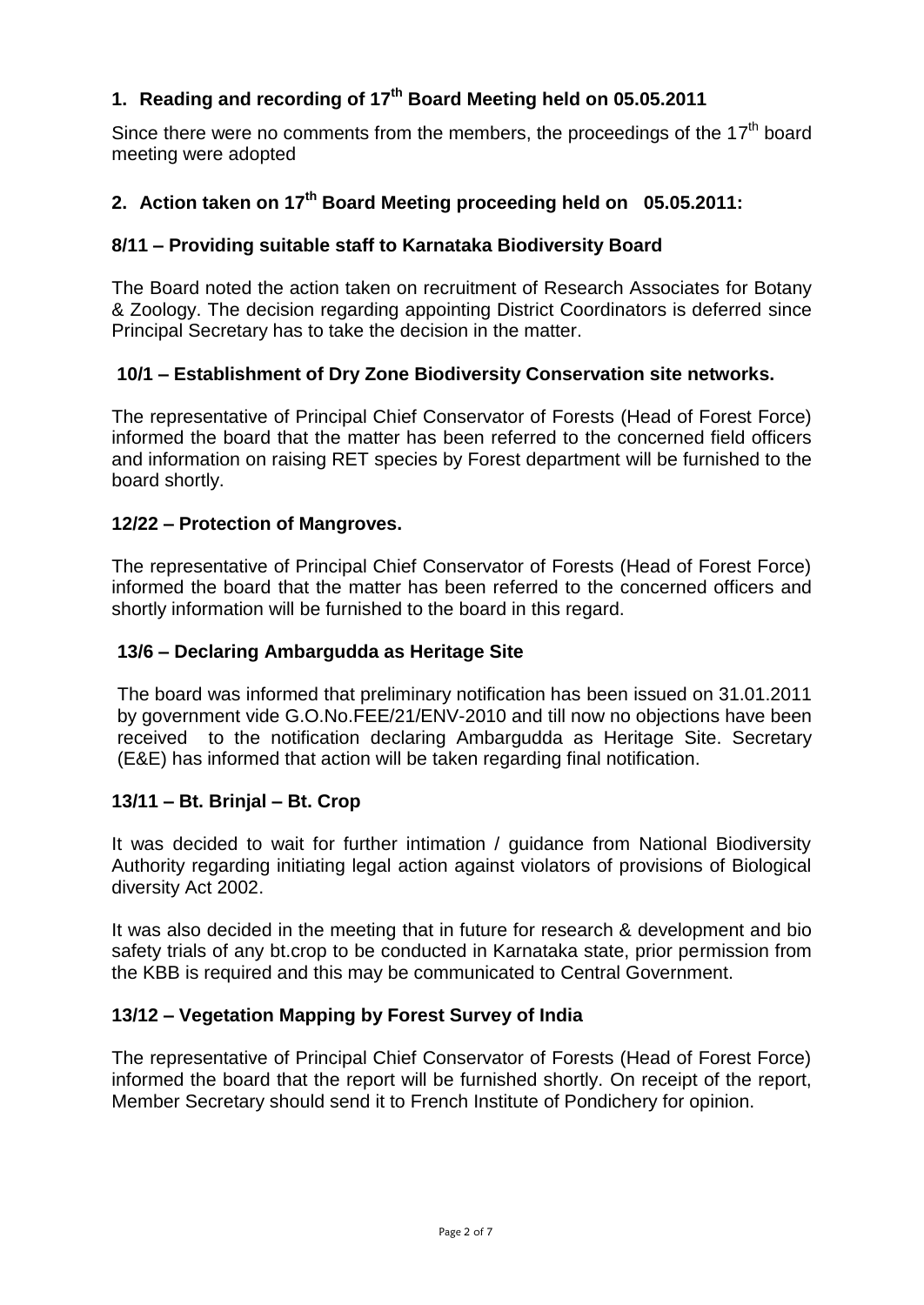## **14/1 – Removal of some of the species from the purview of Section 40 of Biological Diversity Act 2002.**

It was informed to the board that PCCF has been requested for regulation of harvesting of *Cinnamomum sps, a*nd to come out with the method of extraction in order to reduce over exploitation of the species. It was decided that action taken by Forest Department should be brought in the next meeting.

Secretary (E&E) dept of FEE has agreed to write to Central Government to exclude *Curcuma angustifolia* from the list of 190 plant species notified u/s 40 of the Biodiversity Act 2002

## **14/3– Declaring Heritage Sites.**

The subject was deliberated in the board meeting. Since the matter concerns strategic defence of the Nation, it was resolved to wait for the opinion of Defence Secretary, GOI.

#### **14/4– Heritage Site Management Rules.**

It was decided to wait for approval of Rules by National Biodiversity Authority.

#### **14/5– Declaring Heritage Trees.**

It was decided to wait for approval of "The Karnataka heritage tree Rules, 2010" by National Biodiversity Authority.

## **14/8– Protection of Estuaries.**

Survey report of Kali and Aganashini estuaries is received on 13/9/2011 from Dr. V.N. Naik, Department of Marine Biology, Karnataka University, P.G.Center, Karwar. Member Secretary was directed by the board to place the report in the next board meeting for further action.

#### **14/9– Preparation of Documentary Film.**

The member secretary informed the Board of the EOI called for production of documentary film for the second time, since the tender who applied in the first tender couldn't fulfill the requirements. The Board noted the action taken.

## **14/10– Conference of Biodiversity Management Committees in Bangalore.**

It was decided that Member Secretary may call meeting of Experts, Members of active Biodiversity Management Committees, NGOs and line departments.

## **14/11– Amendment to Karnataka Tree Preservation Act.**

The representative of Principal Chief Conservator of Forests (Head of Forest Force) informed the board that workshop of Senior Forest Officers was held in Bangalore recently wherein the issue is discussed at length. Hence it was decided to ask PCCF to submit a final view on the matter.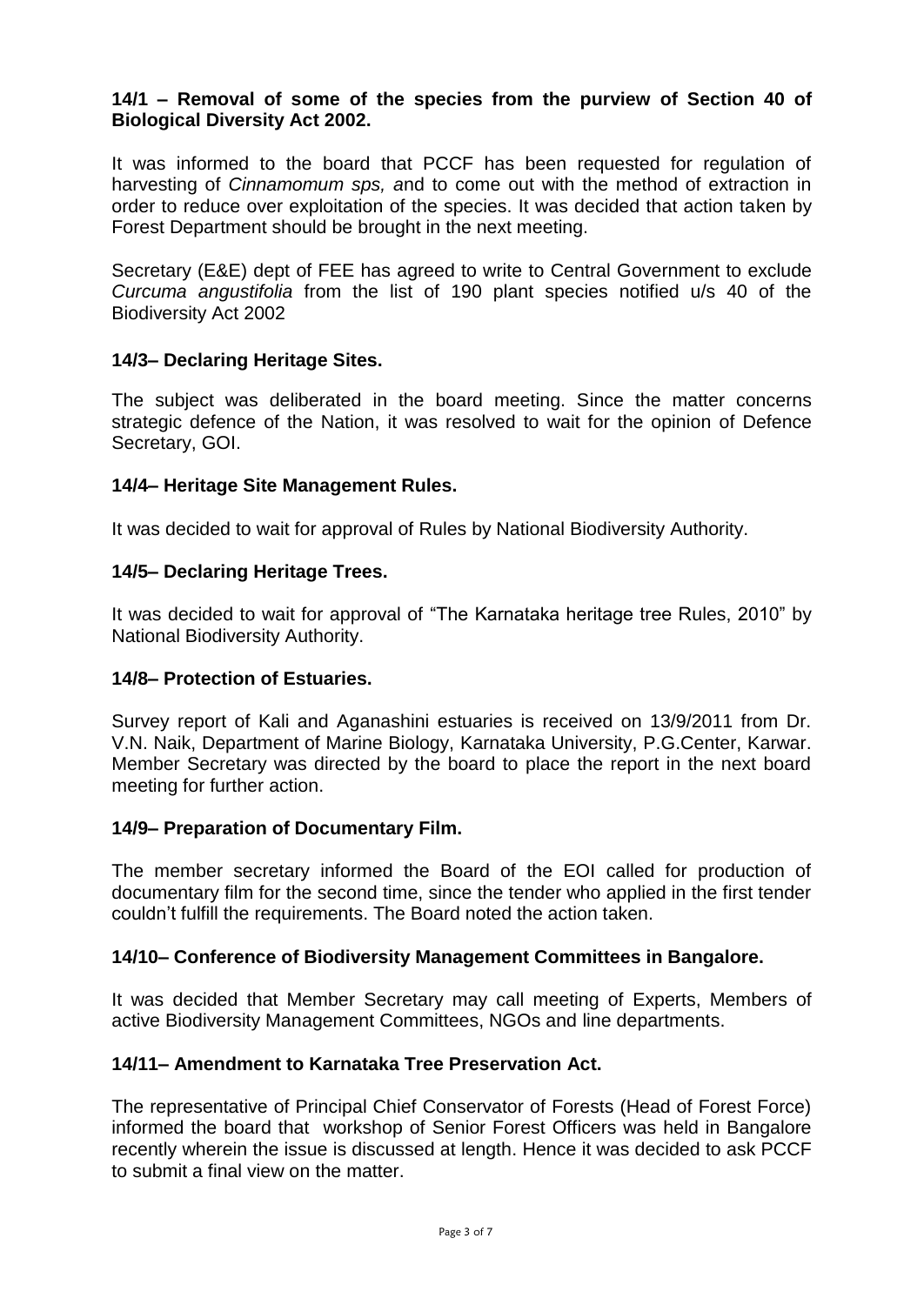## **14/13–Preparation of district level Action Plan on Biodiversity**

It was decided to prepare guidelines for preparation of district level action plan on biodiversity. An Expert group may be constituted to draft such guidelines.

## **14/14– Project proposal of Pilukula Nisarga Dhama Society (R)**

The board noted the action taken.

## **14/16– Project proposal of Baseline profiling of Cultural-Heritage Biodiversity Resources in select Eco-zones of Karnataka**

The board noted the action taken.

## **15/1– Declaration of Natural Heritage Site.**

It was decided to pursue the matter with DCF, Sagar Division.

## **15/2– Declaration of Agro Biodiversity Heritage Site.**

It was decided to pursue the matter with Assistant Directors of Agriculture, Soraba and Sagar taluks.

## **15/3– Declaration of some river patches as Heritage Site.**

It was decided to send remainder to Director of Fisheries to get the opinion in consultation with concerned villagers regarding declaration of remaining 9 patches as fish sanctuaries under Karnataka Inland Fisheries Conservation, Development and Regulation Act 1966.

## **15/10– Integrated ecological carrying capacity study of Uttara Kannada District.**

The Board expressed displeasure that quarterly progress report is not being furnished by the principal investigator of the project and directed the Member secretary to remind the Registrar IISc on the issue.

## **15/12– Declaration of Sri. Lakshmikantha swamy, Medicinal Eco-park, Devaragudda (Sri giri), Padmanabhanagar, Bangalore as heritage site.**

The board was informed about the orders dt 26/8/2011 of Hon'ble High Court of Karnataka in Writ Petition No. 20078/2010 (GM-RES-PIL), the operative portion of which is as under:-

*"We, therefore, dispose of the instant writ petition, by directing the respondents to maintain status quo, as it exists today, with a liberty to take any further action that may be called for, after obtaining express concurrence of the Karnataka Biodiversity Board".*

Therefore, on receipt of proposal from DCF (Social forestry), Bangalore Urban district, the matter to be processed for declaring the site as Biodiversity Heritage Site.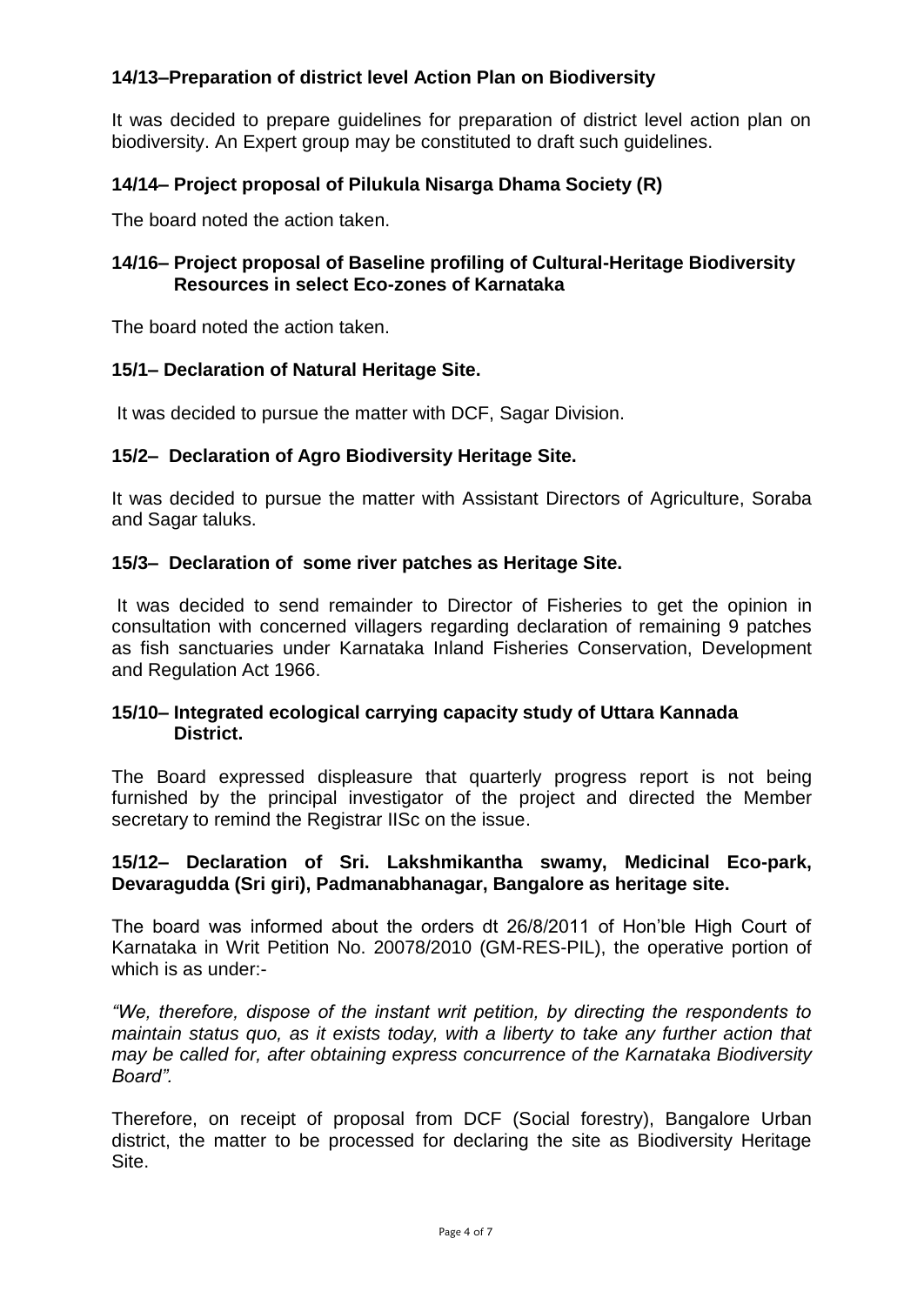## **16/1 Establishment of Dry Zone Biodiversity In-situ Conservation sites network**

The board was informed of the botanical survey work being done by CCNR-IAIM in the 13 in situ conservation sites.

## **16/3- Declaration of Mango Farm as Agro Biodiversity Heritage Site.**

It was decided to place this matter before the board after obtaining opinion of Joint Director, Biotechnology Centre, Department of Horticulture, Hulimavu, on agenda No18/7.

## **16/4 Project on Conservation and Utilization of Deep water Rice Genetic Resources of the Varada River Course in the Western Ghats of Karnataka.**

The Secretary (E&E) informed that the approval of Government will be issued shortly.

## **16/6 - Incentives to farmers who are maintaining Traditional Varieties of crops.**

It was decided to wait for the report of Agro Biodiversity Expert Committee.

## **16/7 - Biodiversity Awareness programs in Eco clubs established under NGC programme.**

It was decided to pursue with the Commissioner, Department of Public Instructions, requesting to send list of 100 active eco clubs formed in different schools and colleges across state to persue this cause.

## **16/8- Providing incentives to owners of the Heritage trees.**

The board agreed to provide onetime cash reward of Rs.5,000/- along with other recommendations placed and approved on  $17<sup>th</sup>$  &  $18<sup>th</sup>$  Board meeting.

## **16/9- Providing financial assistance to BMCs for protection of Biodiversity Heritage Sites**

The board was informed of the approval of the action plan submitted by Nallur Biodiversity Management Committee. The board was also apprised of work of one row planting of indigenous species all along the periphery and removal of *Prosopis juliflora* in the Nallur tamarind grove, to be taken up by social forestry division. The board noted the action taken.

## **16/14 - Annual plan of operation for balance amount of Rs. 22.393 lakhs**

It was decided that the Member Secretary should prepare an action plan for 2011-12 for Rs.22.393 lakhs and submit to Secretary (E&E) for obtaining necessary revalidation from Finance Department.

## **17/2 - Continuous absence of non-official member in Karnataka Biodiversity Board meetings.**

Since Prof. R. Sukumar has expressed his desire to step down as Board member, it is decided to nominate Dr. Ramaksrihna, former Director, Zoological Survey of India as a new Non-official member of the Board in place of Prof. R.Sukumar.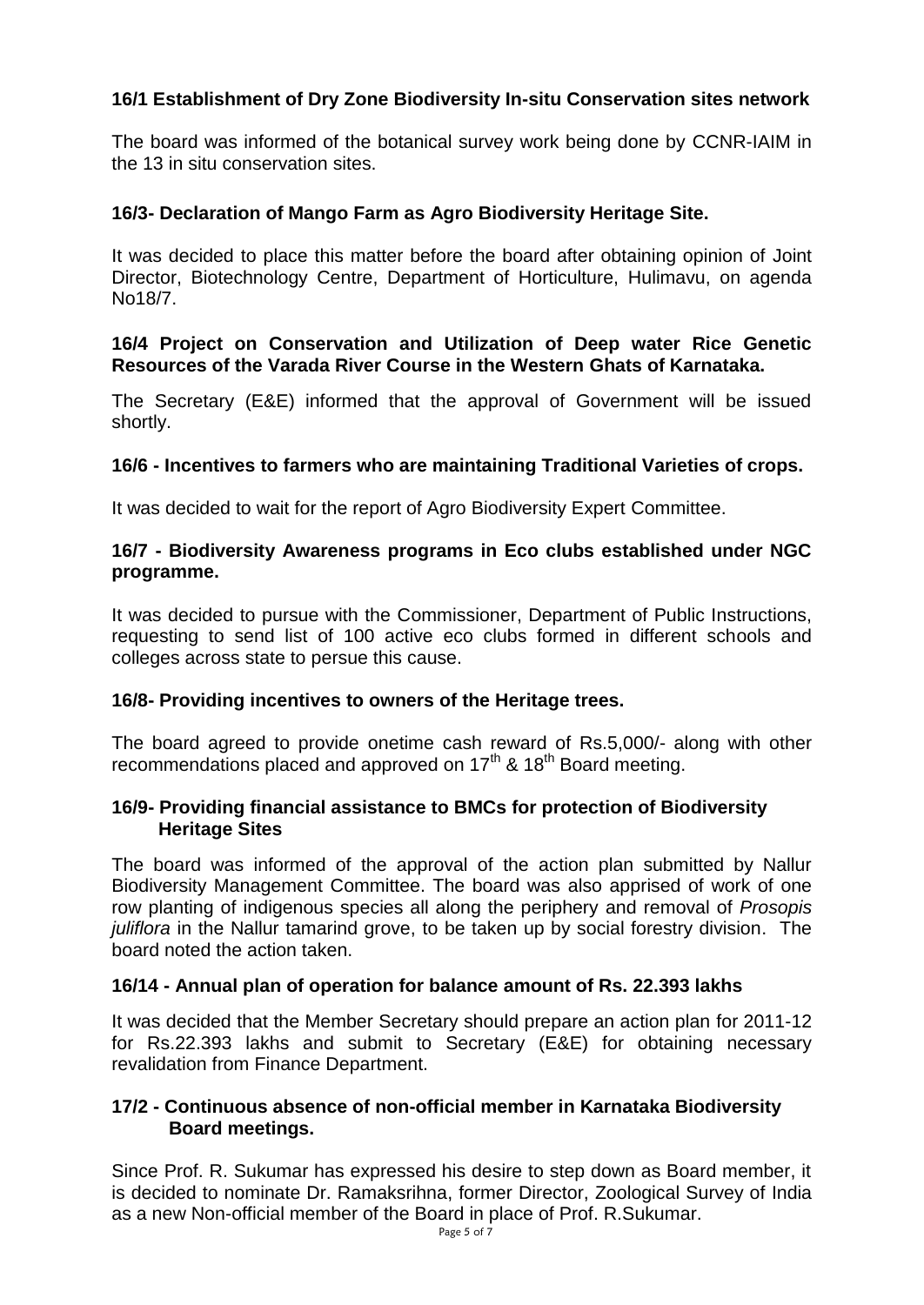## **17/5 - Biodiversity Atlas**

The board approved the revised proposal submitted by ATREE at the cost of Rs. 29.233 lakhs for preparation of Biodiversity Atlas.

## **17/6 – Proposal for training farmers and local communities**

The board noted the action taken.

## **18/1 Project submitted by Association of Scientists for Managing Agriculture, (ASMA), UAS Layout, 6th Cross, RMV II Stage, Bangalore – 94**

Since the proposal does not come strictly under biodiversity conservation, the board did not approve the proposal.

#### **18/2 Project on "Propagation of pearl spot (***Etroplus suratensis***) for diversified fish production in Karnataka".**

Since the proposal does not come strictly under biodiversity conservation, the board did not approve the proposal.

## **18/3 Proposed seeds bill 2010 and enumeration of reservations on field trials of Bt. Maize.**

The Board deliberated on the matter and to have wider consultation, it was decided to conduct one day workshop on this issue inviting experts in the field, stake holders, concerned department officers and NGOs at the Aranya bhavan.

#### **18/4 Providing financial assistance for Formation of Biodiversity Management Committees and Preparation of People's Biodiversity Registers.**

The subject was deliberated among the members and it was decided to sanction the enhanced rates as under:-

| <b>Formation of BMCs</b>               |             | Preparation of Awareness Training & Skill     |
|----------------------------------------|-------------|-----------------------------------------------|
| 1. At GP level - Rs. 1,000/- per       | <b>PBRs</b> | <b>Development programme</b>                  |
| <b>BMC</b>                             |             | Rs. 55,000/- per Rs 25,000/- per training per |
| 2. At TP level - Rs. 1,500/- per   PBR |             | 50 participants for general                   |
| <b>BMC</b>                             |             | training<br>skill<br>and                      |
| 3. At ZP level $-$ Rs. 2,000/-per      |             | development programme.                        |
| <b>BMC</b>                             |             |                                               |

## **18/5 Proposal for organizing Capacity Building Workshops on Preparation of People's Biodiversity Register for the Panchayat Raj Functionaries of Karnataka.**

The board did not agree with the proposal since it is found to be costly. The board further directed that Capacity Building programme should aim at producing the output in the form of People's Biodiversity Registers (PBRs).

## **18/6 Financial support to Sahaja Samrudha NGO for Geographical indication (GI) of Rajamudi rice.**

After due deliberation among the members, the proposal was agreed in principle and it was decided that Dr. Vasanth Kumar, Additional Secretary, Department of